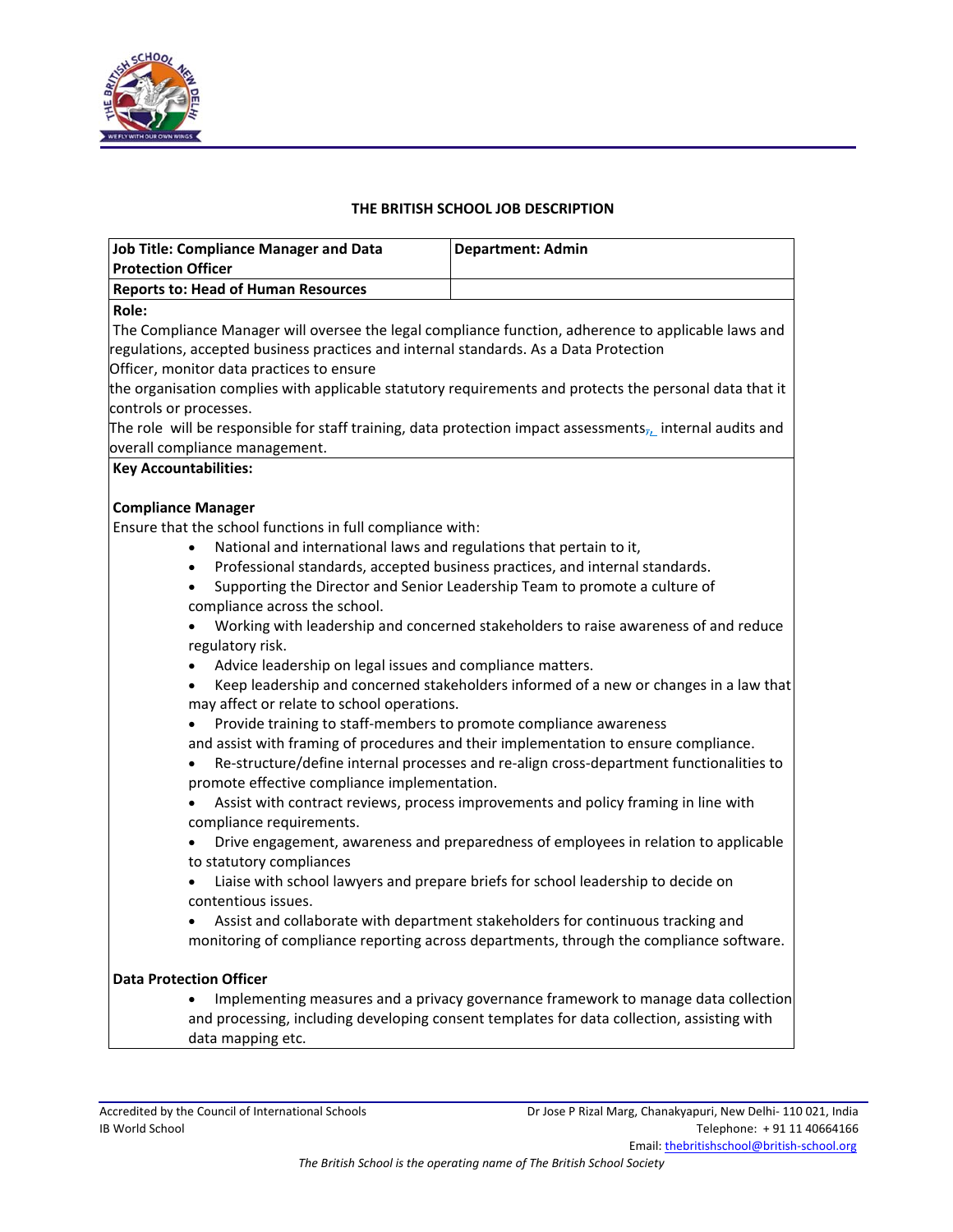

|                             | Working with key internal stakeholders in the review of projects and related data to<br>ensure compliance with data privacy laws, and where necessary, complete and advise on |
|-----------------------------|-------------------------------------------------------------------------------------------------------------------------------------------------------------------------------|
|                             | privacy impact assessments.                                                                                                                                                   |
|                             | Inform and advise the school (data controller) and employees (data processors) how                                                                                            |
|                             | to comply with data protection laws (including GDPR).                                                                                                                         |
|                             | Raise awareness and provide staff training for any employees involved with data                                                                                               |
|                             | handling and processing activities.                                                                                                                                           |
|                             | Provide advice regarding data protection impact assessment and monitor its                                                                                                    |
|                             | performance.                                                                                                                                                                  |
|                             | Give advice and recommendations to the school about the interpretation or application                                                                                         |
|                             | of the data protection laws.                                                                                                                                                  |
|                             | Handle complaints or requests by the institution, data subjects, or introduce                                                                                                 |
|                             | improvements on their own initiative.                                                                                                                                         |
|                             | Report to the Senior Leadership Team any failure to comply with applicable data                                                                                               |
|                             | protection laws.                                                                                                                                                              |
|                             | Monitor compliance with all applicable data protection laws.                                                                                                                  |
| $\bullet$                   | Identify and evaluate the school's data processing activities.                                                                                                                |
| $\bullet$                   | Create systems to help maintain the records of processing operations.                                                                                                         |
|                             | Serving as the primary point of contact for supervisory authorities, individuals whose                                                                                        |
|                             | data is controlled or processed by the organisation and liaison with Data Protection                                                                                          |
|                             | Authorities on all data protection related matters (including GDPR). Reviewing vendor                                                                                         |
|                             | contracts and consents needed to implement projects in partnership with the school's                                                                                          |
|                             | Procurement and Information Security functions and ensuring filing requirements (if any)                                                                                      |
|                             | with local regulators are achieved.                                                                                                                                           |
|                             | Managing and conducting ongoing reviews of privacy governance framework.                                                                                                      |
|                             | Monitoring changes to local privacy laws and making recommendations                                                                                                           |
|                             | when appropriate. Developing and delivering privacy training to various business functions.                                                                                   |
|                             | Developing strategies and initiatives to ensure engagement with key internal and                                                                                              |
|                             | external stakeholders.                                                                                                                                                        |
|                             | Coordinating and conducting data privacy audits.                                                                                                                              |
|                             | Collaborating with the Information Technology department to raise employee                                                                                                    |
|                             | awareness of data privacy and security issues and providing training on the subject matter.                                                                                   |
|                             | Collaborating with the Information Technology department to maintain records of all                                                                                           |
|                             | data assets and exports and maintaining a data security incident management plan to                                                                                           |
|                             | ensure timely remediation of incidents including impact assessments, security breach                                                                                          |
|                             | response, complaints and claims or notifications.                                                                                                                             |
|                             | Ensuring that the IT systems and procedures comply with all relevant data privacy and                                                                                         |
|                             | protection law, regulation and policy (including in relation to the retention and destruction                                                                                 |
|                             | of data).                                                                                                                                                                     |
|                             |                                                                                                                                                                               |
|                             | Competencies: Will follow Middle Leadership competencies.                                                                                                                     |
| <b>Personal Attributes:</b> |                                                                                                                                                                               |
|                             |                                                                                                                                                                               |
|                             | Excellent written and spoken English.                                                                                                                                         |
|                             |                                                                                                                                                                               |

Accredited by the Council of International Schools Dr Jose P Rizal Marg, Chanakyapuri, New Delhi‐ 110 021, India Telephone: + 91 11 40664166 Email: thebritishschool@british‐school.org